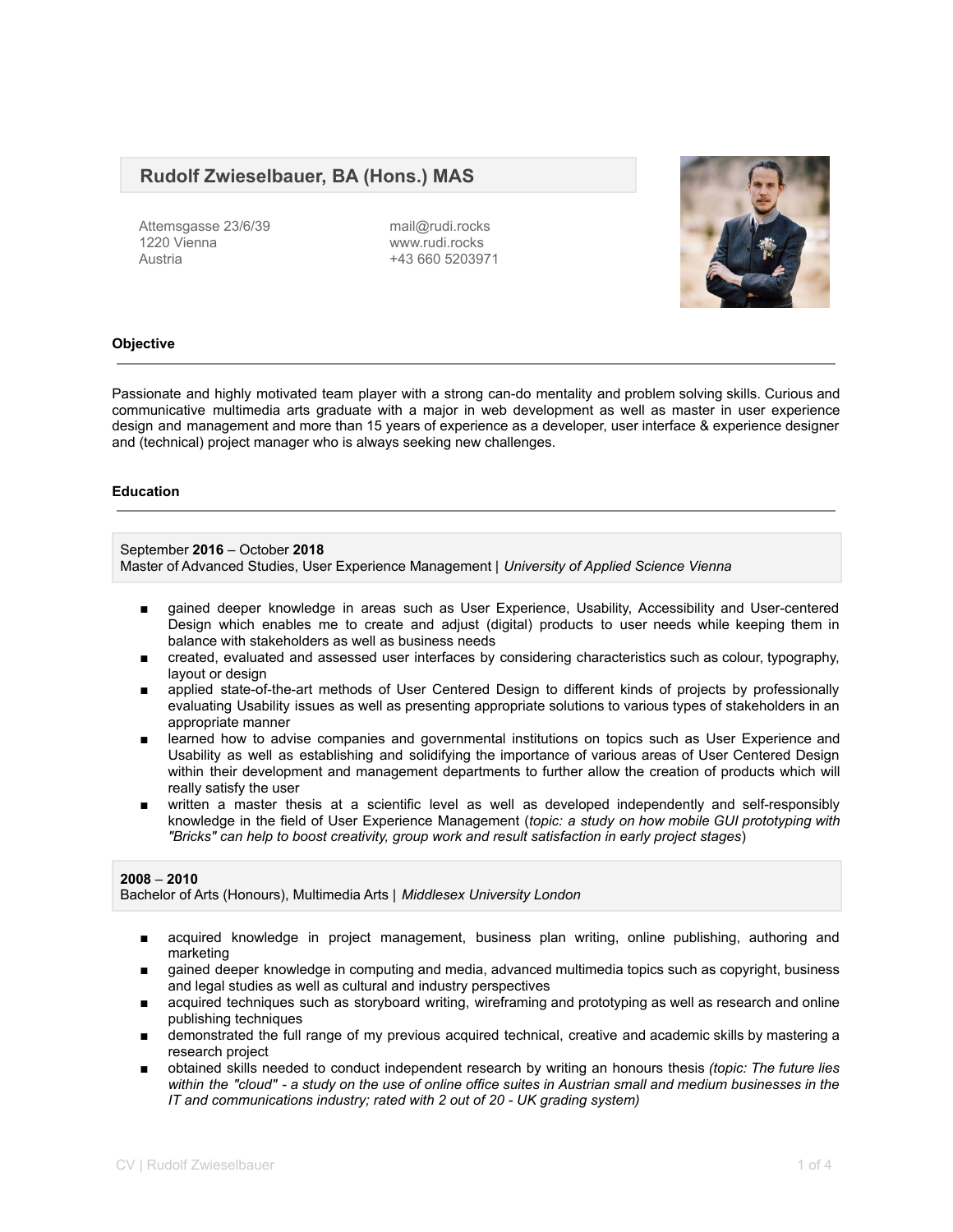# **2006** – **2007** Web Design and Development Diploma | *SAE Technology Institute Vienna*

Gained knowledge in areas such as:

- fundamentals of computer science media
- basics of media technology such as illustration and layout, DVD authoring, 3D modeling, texturing, animation, lighting, rendering as well as video and sound editing
- HTML, CSS, Javascript, Ajax and rich internet applications
- server-side scripting and object oriented programming, database management, content management systems and interactive animation
- principles of user interface design, communication and human-computer interaction and designing of innovative interfaces

# **Work experience**

### **2012** to present CEO & Founder *rudi*.rocks – *UX Design | www.rudi.rocks*

- created various user experience design solutions for companies around the world
- helped companies to define UX strategies and further consulted them on how they can implement UX within their product development process
- developed various high-fidelity prototypes for companies such as Doka, VERBUND Trading and Novomatic

# September **2020** to present

Lecturer @ Master's degree program Management by Innovation New Design University St. Pölten | *http://bit.ly/ndu-master-mi*

■ Teaching "prototyping" at the Master's degree program Management by Innovation

#### May **2019** to present

Creator, Scientific Coordinator, Student Supervisor & Lecturer @ UX Design Bootcamp | UX/UI Online Course Talent Garden Innovation School | *viennainnovationschool.talentgarden.org*

- developed a three months UX design bootcamp where the students learn how to design outstanding user experiences for customers and further anything they need to know to start a career as a UX Designer
- Lecturer for the modul UX Prototyping & UX/UI Online Course
- Student Supervisor

March **2017** to May **2019** UX Architect VERBUND Trading GmbH | *www.verbund.com – renewable energy company – Austria*

- gained deeper knowledge in the field of renewable energy and energy trading
- co-developed an enterprise renewable energy trading platform which allows their users to trade various kinds of electricity products and to analyse the market as well as offering them accounting and user management functionalities
- audited as well as supported various company projects in regards of UX topics
- created usability reports for different types of products and projects
- gained experience within a scrum team as a Product Owner as well as knowledge as a Scrum Master by doing the Certified Scrum Master certificate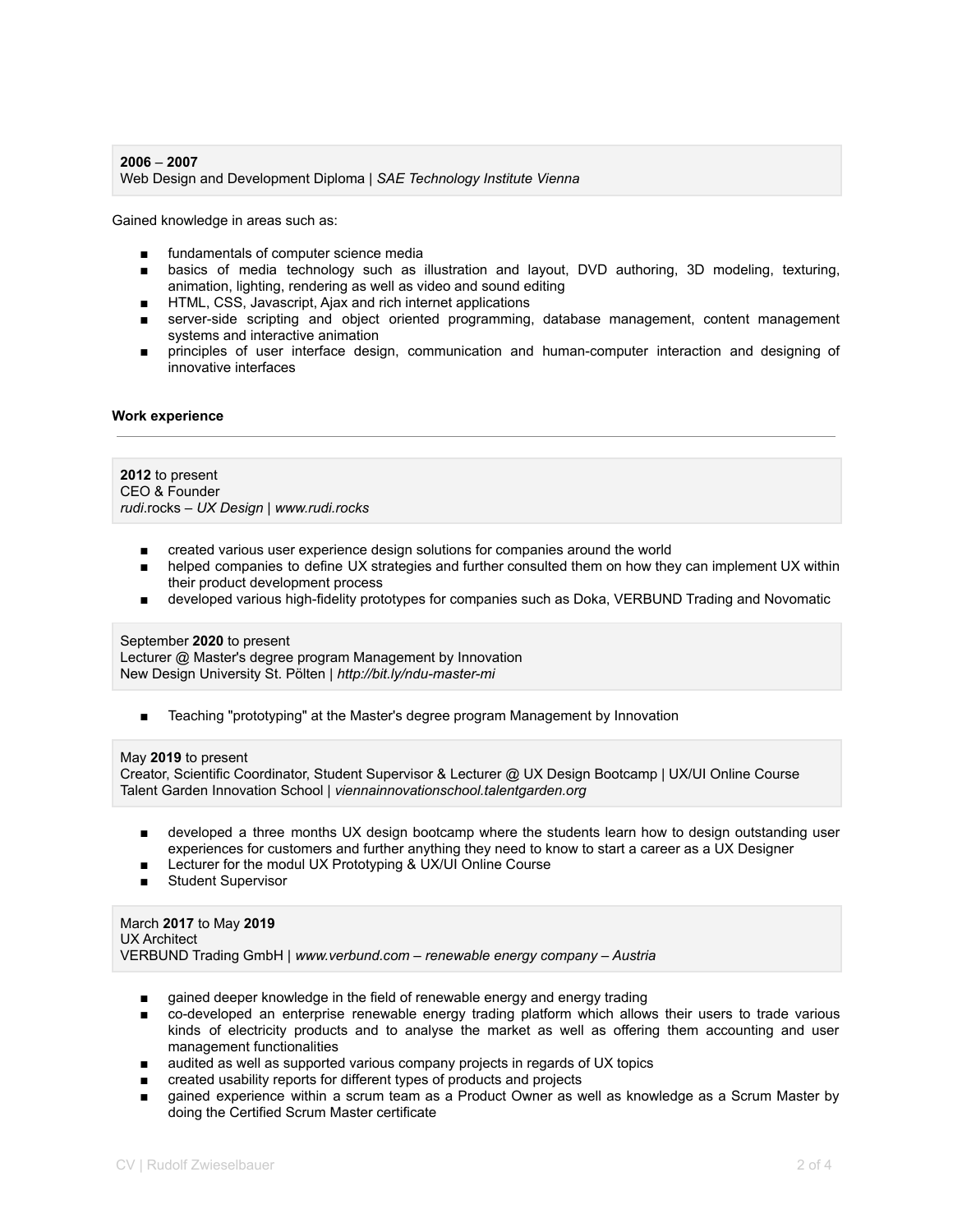### September **2015** to February **2017**

(Technical) Project Manager and Team Lead Quality Assurance, UX & Usability MMCAGENTUR für digitale Kommunikation GmbH | *mmcagentur.at – digital media agency – Austria*

- setting-up as well as leading the quality assurance team
- responsible for all quality assurance topics within the agency including websites, campaigns and newsletter
- management of various kinds and sizes of new media projects and international campaigns mainly for Beiersdorf int. (NIVEA and NIVEA MEN) mostly in English
- consultant for any kind of user experience, usability and accessibility topics within the agency
- authoring of user experience reports and stakeholder presentations
- created and designed wireframes as well as low- to high-fidelity interactive prototypes
- A/B- and Usability-Testing for various kinds of projects

### **2012** - September **2015**

Project Manager, Developer and User Experience Architect THIRD MAN Digital Solutions KG | *thirdman.at – digital media agency – Austria*

- front-/back-end development, mobile development and RIA
- user experience, user interface design, prototyping and usability testing
- project management, trainings and presentations
- SEO & SEM, online- and social media marketing
- managed and implemented a wide range of large scale digital projects for customers such as Siemens Austria, Kuoni Switzerland & Austria (Restplatzbörse/lastminute.at), Erste Bank Sparkasse, Austrian Lotteries, Novomatic Group,, National Parks Austria and many more

# **2009 - 2011**

Full Stack Developer Freelancer | *United Kingdom and Austria*

■ front-/back-end development, newsletter programming, SEO & SEM, online- and social media marketing and prototyping of various websites and (mobile) applications for customers such as Generali Germany, Doctors Without Borders, Erste Bank Sparkasse, Austrian Lotteries, Novomatic Group, Kuoni Switzerland & Austria (Restplatzbörse/lastminute.at), Austrian Academy of Science, Caritas, Doka, Grand Hotel Vienna (MBI) and many more

**2008** – **2009** Project Manager and Developer FONDA | *www.fonda.at – new media agency – Austria*

- project management, SEO & SEM and front-/back-end development
- UX/UI design, wireframing and usability testing
- managed and implemented a wide range of websites and applications for customers such as Generali, Doctors Without Borders, Austrian Parliament, Kombucha/Red Bull and many more

# **Further areas of interest**

My personal interests are varied but mostly related to technological topics and the area of User Experience and User-centered Design. Furthermore, I am particularly interested in cutting edge technologies such as 3D printing, AI and machine learning, augmented and virtual reality, human- computer interaction as well as web-related topics such as internet of things, cloud-, wearable- and mobile-computing, semantic web and big data. Besides this I am a passionate surfer who loves to travel and experience other cultures and make new friends.